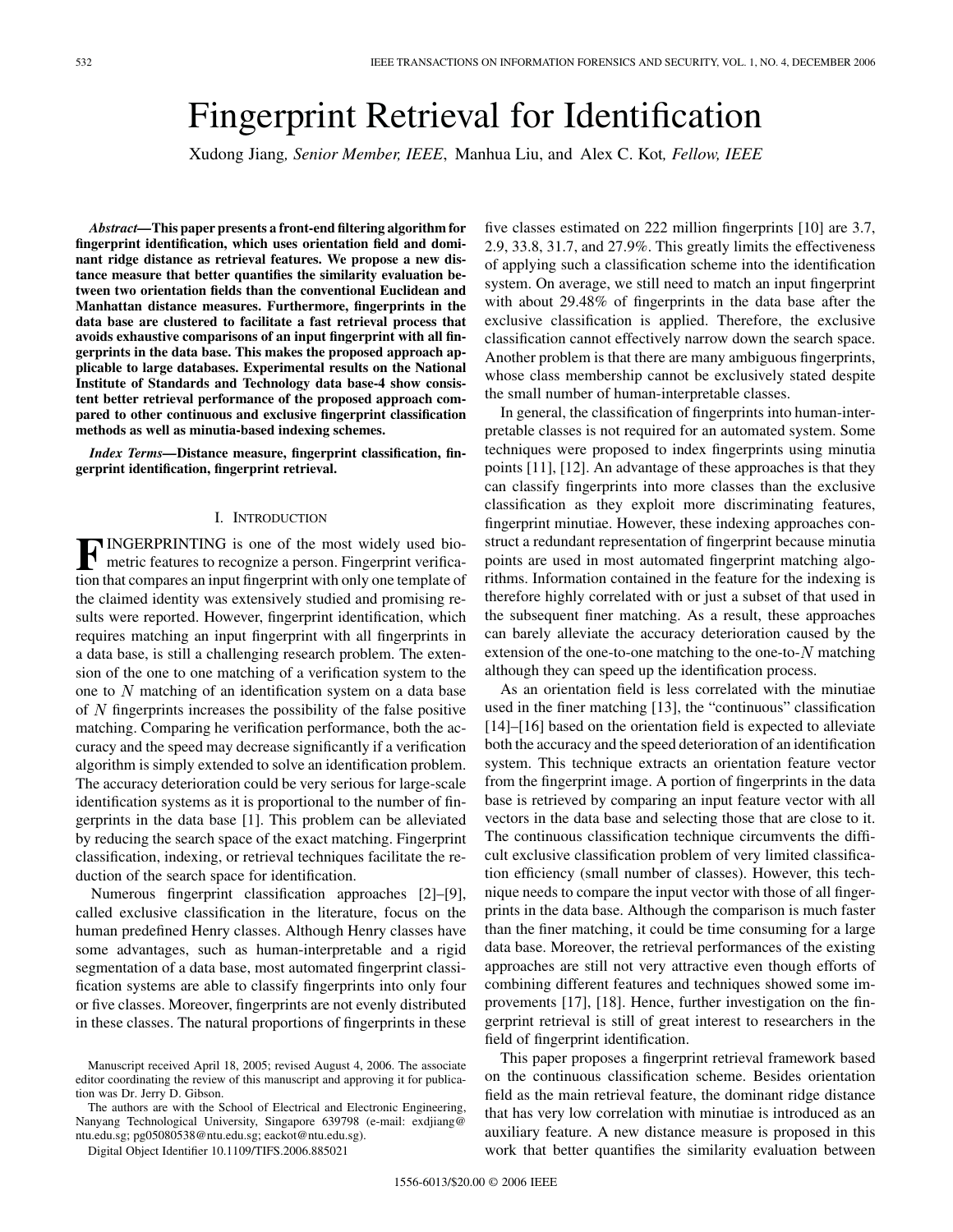

Fig. 1. Examples of orientation field, reference point, and direction superimposed on the fingerprint, where the short (thicker/thinner) line represents the local orientation (included in/excluded from the feature vector) and the small square and arrow for the reference point and direction, respectively.

two orientation fields than the conventional Euclidean and Manhattan distance measures. In addition, a variable search tolerance is introduced for more efficient retrieval. Furthermore, we propose to partition the data base into clusters to avoid the exhaustive comparisons. This makes the proposed method applicable to large databases and comparable to the widely studied exclusive classification in terms of the retrieval speed. Experiments and comparisons with other approaches on the National Institute of Standards and Technology data base-4 show the feasibility of the proposed approaches.

# II. FEATURE EXTRACTION

To alleviate the accuracy deterioration caused by the 1 to  $N$ matching in fingerprint identification systems, we exploit orientation field and ridge distance as retrieval features, which have low correlation with minutiae that are often used in fingerprint matching. As most images contain both the fingerprint foreground and the noisy background, a segmentation algorithm is applied to separate them. A reference point is detected and its location and direction are computed to produce a feature vector invariant to the translation and rotation of the fingerprint.

#### *A. Orientation Field Computation and Segmentation*

A fingerprint orientation field consists of local dominant orientations estimated in different local neighborhoods of a fingerprint image. The gradient-based estimation method is widely employed for the orientation field computation [19]–[21]. Our earlier developed two-stage estimation method [22] is employed in this work. The first stage computes the orientation vector and its anisotropy of each small nonoverlapping block by averaging the squared gradients within the block (of size  $9 \times 9$  in the experiment). The final dominant orientation and its anisotropy are computed in the second stage by averaging the normalized orientation vectors of small blocks weighted by their anisotropy values.

Determining the number of the small blocks  $q \times q$  in the second stage of average is crucial to achieve a robust orientation estimation. Larger  $q$  is usually required for a smooth orientation field, especially in noisy areas. A measure similar to the anisotropy is exploited to determine the number  $q$  adaptively in [23], [24]. One problem is that this measure cannot differentiate the noisy area from the high curvature area where smaller  $q$ should be used. The difference between these two difficult areas

is that the estimated anisotropy usually becomes larger with the increase of  $q$  in the noisy area while it remains small with increasing  $q$  in the high-curvature area for a certain range. Therefore, we increase  $q$  from 3 to 7 and determine the optimal value of  $q$  adaptively by analyzing not only the anisotropy value but also its variation with  $q$ . Fig. 1 shows the estimated orientation fields of three fingerprints.

Most fingerprint images have some blank and heavy noisy areas. If local orientations in these areas are included in the feature vector, its within-finger variance will be greatly increased. A reliable feature vector should exclude these corrupted orientations. Therefore, fingerprint segmentation is necessary for the feature selection. The fingerprint segmentation algorithm in [25] is applied that uses three features: block mean gray value, variance of gray values, and anisotropy or coherence. A linear classifier is trained for the segmentation and a morphological filter is employed in the postprocessing to obtain compact fore and background areas.

## *B. Orientation Feature Vector Construction*

Translation and rotation usually exist in different fingerprints originating from the same finger. The orientation feature vector should be invariant to such transformation among different fingerprints. One solution is to align the fingerprints using some landmark points. Core and delta points usually serve as two landmark points for the alignment. As a delta point is often out of the captured fingerprint, the location and direction of the core point are more reliable for the alignment purpose. The core point was exploited for the translational alignment of fingerprints in [3], [4], and [14]. In fact, any point can serve as an alignment reference so long as it can be consistently detected.

As no core point exists in plain arch fingerprints, a reference point defined by the minimal orientation coherence is detected by analyzing the orientation coherence of varying scales [26]. Spurious reference points caused by noise are eliminated in the larger scale and the accurate location of the true reference point is determined in the finer scale. A reference direction is determined by finding the radial direction from the reference point that is most parallel to the local ridge orientations along the radial [27]. For plain arch fingerprints, two such directions will be found and the average of them serves as our reference direction. When multiple points are detected, the point whose direction is toward the southernmost point is selected as our reference point. This approach can determine a reference point and its direction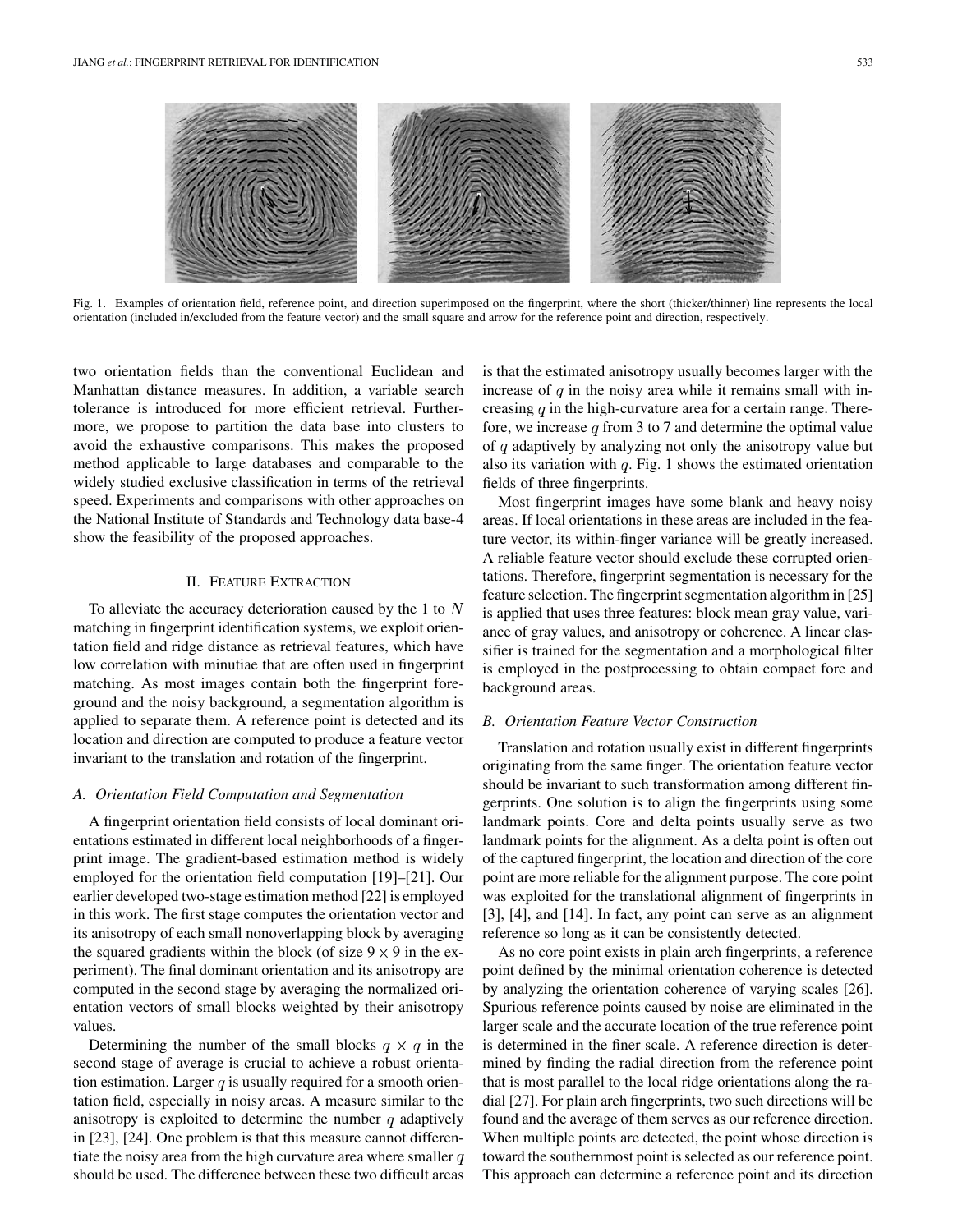for all types of fingerprints. Some examples of the detected reference point and its direction are shown in Fig. 1.

Let  $\theta_{x,y}, -\pi/2 < \theta_{x,y} \leq \pi/2$ , be the local orientation with x- and y-coordinates in the orientation field. If  $(x_r, y_r)$  and  $\theta_r, -\pi < \theta_r \leq \pi$ , are the reference location and direction, respectively, the coordinates of the aligned orientation field, represented by a complex variable  $m + jn$ , are calculated by

$$
m + jn = [x - x_r + j(y - y_r)]e^{-j\theta_r}.
$$
 (1)

Due to the periodicity and discontinuity of the orientation  $\theta_{m,n}$ at  $\pm \pi/2$  and the direction  $\theta_r$  at  $\pm \pi$ , the proper computation of the aligned local orientation should be

$$
\hat{\theta}_{m,n} = \begin{cases}\n\Delta\theta, & \text{if } -\pi/2 < \Delta\theta \le \pi/2, \\
\Delta\theta - \pi, & \text{if } \Delta\theta > \pi/2, \\
\Delta\theta + \pi, & \text{if } \Delta\theta \le -\pi/2\n\end{cases}
$$
\n(2)

where  $\Delta \theta = \theta_{m,n} - \theta_r$ . Obviously,  $-\pi/2 < \hat{\theta}_{m,n} \le \pi/2$ .

Our orientation feature vector  $O = \{o_k, k = 1, 2, ..., K\}$ is constructed by concatenating the aligned local orientations within a circle of radius  $R$ , excluding the one nearest to the reference point, that is

$$
O = \{ \forall \hat{\theta}_{m,n} \, | \, (m^2 + n^2 < R^2) \land ((m, n) \neq (0, 0)) \}. \tag{3}
$$

For the application to the NIST data base-4, local orientation is computed every 27 pixels along the horizontal and vertical axes and  $R = 8$  is selected. The constructed orientation feature vector has  $K = 192$  elements, which covers the fingerprint image of size  $27[2(8-1)+1] \times 27[2(8-1)+1] = 405 \times$ . The dimensionality of the feature vector is equal to that of "FingerCodes" [3].

The orientation feature vector covers most of the fingerprint if the reference point is located at the center of the image. In some cases, however, it covers only a part of the fingerprint and a substantial number of elements are from a noisy background or out of the image region due to the unfavorable position of the reference point. The segmentation algorithm is therefore used to label the valid  $(s_k = 1)$  and invalid  $(s_k = 0)$  elements of the feature vector.

Instead of the orientation angle  $o_k$ , some approaches [4], [14], [15] employ the unit orientation vector  $[\cos(2\omega_k), \sin(2\omega_k)]$  as the classification feature. While this representation is necessary to facilitate some feature transform and weighting, it doubles the size of the feature vector. As we will see later, the unit orientation vector representation has a very similar function to angle representation if Euclidean distance is applied to compare two orientation fields. Therefore, in this work, we choose the angle representation to reduce the size of feature vector by half.

Some approaches [4], [5], [14], [15] exploit the Karhunen–Loeve (KL) transformation (principle component analysis) or multispace KL to project the higher dimensional orientation feature vector onto a lower dimensional one. In the practical applications, feature vectors of different fingerprints may have quite different valid and invalid elements due to the translation, rotation, and unfavorable reference point locations. This may negatively affect the reliability of the covariance matrix and the obtained transformation matrix. Furthermore, the transformation of the feature vector into the eigenspace combines all elements of the feature vector in the original space. This may result in large error for feature vectors that have a substantial number of invalid elements. Therefore, we do not apply such a transformation technique in this work.

It was concluded in [4] that the performance of exclusive fingerprint classification was improved by replacing the uniform spacing orientation field with a nonuniform one throughout the fingerprint image. The nonuniform spacing concentrates orientation measurements more densely in the important central area of the image than in the less important outer regions. "Finger-Codes" [3] also applies a nonuniform partition of fingerprint. It was further accomplished in [4] that performance improvement similar to that of nonuniform spacing was achieved by using regional weights. Therefore, we adopt the uniform spacing orientation field the same as that used in the fingerprint image enhancement and minutia extraction to avoid the double computation of the orientation field. Later, we shall present our regional weighting scheme that is different from those in [4] and [16] together with the distance measure.

#### *C. Dominant Ridge Distance Computation*

Fingerprint local ridge distance is defined as the distance between the center points of two adjacent ridges along a line perpendicular to the local ridge orientation. It is another important intrinsic property of fingerprint as its inverse represents the ridge density or ridge frequency. The local ridge distance was used for fingerprint image enhancement [19]. For fingerprints scanned at 500 dpi, the local ridge distance varies from 3 to 25 pixels [19]. Obviously, it has discrimination capability, is independent of the orientation field, and has very low correlation with minutia. Therefore, the ridge distance is an appropriate feature for fingerprint retrieval that does not bring redundant representation of fingerprinting in the identification system. The fingerprint local ridge distance map  $\{\lambda_{x,y}\}$  can be estimated by one of the available approaches [19], [28], [29] in the literature.

However, the local ridge distance of a same finger varies due to the different manners that an elastic finger presses on a plane sensor. Moreover, noise and image deterioration result in large estimation error. Our experiments show that the estimated local ridge distance is much less stable than the local orientation. It seems not viable to construct a high dimensional feature vector using local ridge distances for retrieval. Nevertheless, the average ridge distance over the fingerprint foreground shows a stable yet discriminative feature. The average within-finger variance of the average ridge distance over NIST data base-4 is 0.033 and its between-finger variance is 0.494, which lead to a discriminant value of  $0.494/0.033 = 14.97$ . We further find that some local ridge distances largely deviate from the mean due to the existence of minutia, ridge break, bad ridge separation, and other heavy noise. These outliers result in large variation of the average distance. We therefore define a dominant ridge distance  $\lambda_D$  as the second mean over the local ridge distances within a bin centered at the first mean over the fingerprint foreground  $\mathcal F$ by

$$
\lambda_D = \text{mean}\{\forall \lambda_{x,y} \mid ((x,y) \in \mathcal{F}) \land (\vert \lambda_{x,y} - \lambda_M \vert < b)\}\tag{4}
$$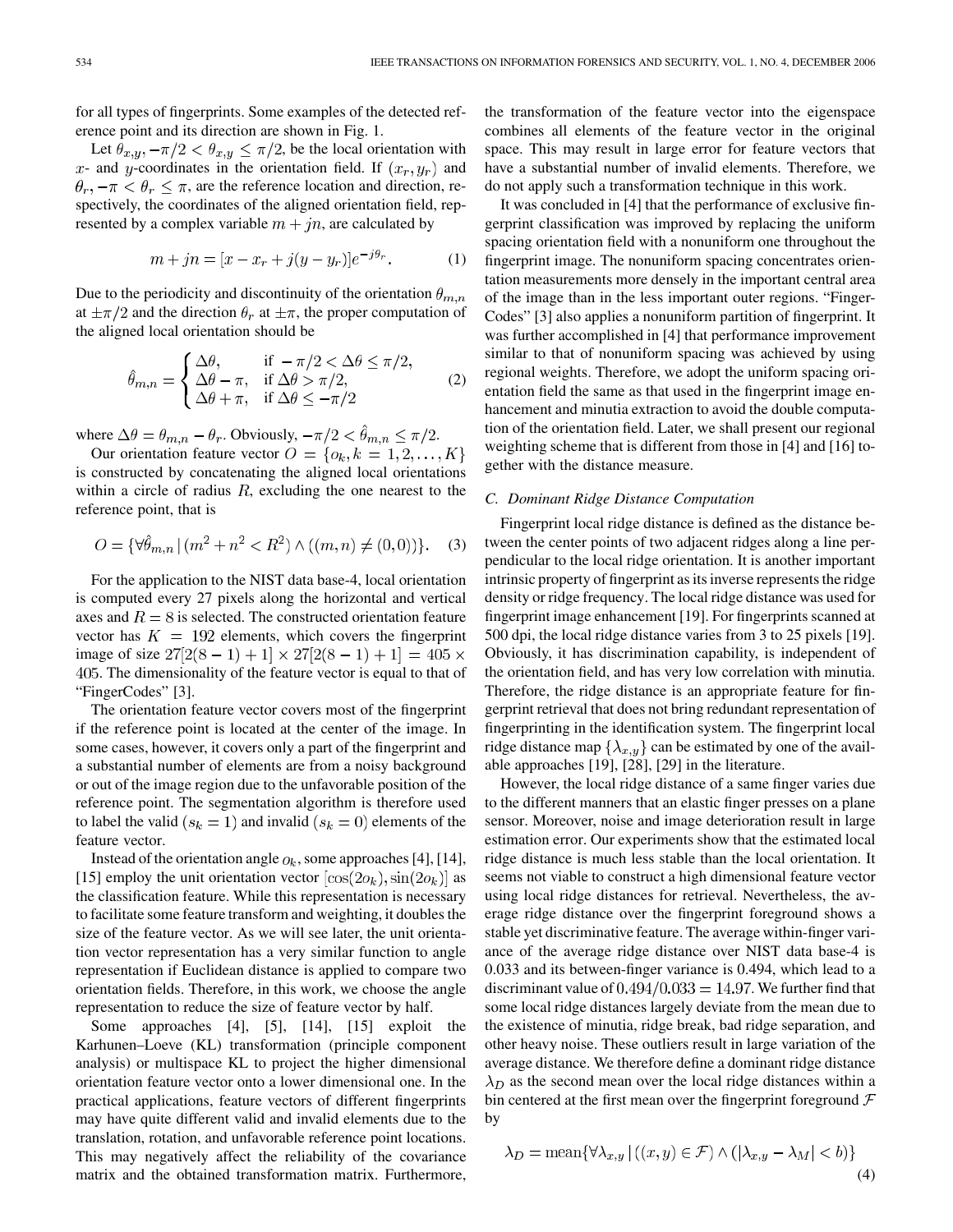where

$$
\lambda_M = \text{mean}\{\forall \lambda_{x,y} \, | \, (x,y) \in \mathcal{F}\}.
$$

With a proper choice of threshold  $b$ , outliers of the local ridge distance will be excluded from the computation of the dominant ridge distance  $\lambda_D$ . The average within-finger variance of the dominant ridge distance with  $b=2$  over the NIST data base-4 is 0.028 and its between-finger variance is 0.665, which lead to a discriminant value of 0.665/0.028=23.75. It is visibly higher than 14.97 of the average ridge distance. The dominant ridge distance  $\lambda_D$  computed by (4) and (5) is used in this work as an auxiliary scalar feature for fingerprint retrieval.

## III. DISTANCE MEASURE

Euclidean and Manhattan distance measures are widely used in computing the distance of two vectors. As the feature vector  $O^p = \{o_k^p, k = 1, 2, \ldots, K\}$  of a fingerprint p consists of orientation angles that are periodic, have a discontinuity at  $\pm \pi/2$ , and could be valid  $(s_k^p = 1)$  or invalid  $(s_k^p = 0)$ , the Euclidean  $d_E(O^p, O^q)$  and Manhattan  $d_M(O^p, O^q)$  distances of two fingerprints  $p, q$  are computed by

$$
d_E(O^p, O^q) = \sqrt{\frac{1}{\sum_{k=1}^K s_k^p s_k^q} \sum_{k=1}^K s_k^p s_k^q (\Delta_k^{p,q})^2}
$$
 (6)

$$
d_M(O^p, O^q) = \frac{1}{\sum_{k=1}^K s_k^p s_k^q} \sum_{k=1}^K s_k^p s_k^q \Delta_k^{p,q}
$$
 (7)

where

$$
\Delta_k^{p,q} = \min\left( |o_k^p - o_k^q|, \pi - |o_k^p - o_k^q| \right). \tag{8}
$$

Some approaches [4], [14], [15] employ the unit orientation vector  $[\cos(2\omega_k), \sin(2\omega_k)]$  representation. From the trigonometry, we can easily have

$$
(\cos 2\sigma_k^p - \cos 2\sigma_k^q)^2 + (\sin 2\sigma_k^p - \sin 2\sigma_k^q)^2
$$
  
=  $4\sin^2(\sigma_k^p - \sigma_k^q) = (2\sin \Delta_k^{p,q})^2$ . (9)

Obviously, if the Euclidean distance is applied, this unit vector representation that doubles the feature vector size maps  $0 \leq$  $\Delta_k^{p,q} \leq \pi/2$  in (6) to  $0 \leq 2\sin(\Delta_k^{p,q}) \leq 2$ , which produces very similar distance to that of angle  $o_k$ .

The problem of the Euclidean and Manhattan distance measures is that a small amount of rotation between two aligned fingerprints of the same finger contributes a small constant amount to  $\Delta_k^{p,q}$  for all k. This small difference may result in a large distance as it exists in all vector elements. To solve this problem, we propose a new distance measure for two orientation vectors as

$$
d_C(O^p, O^q) = 1 - \frac{\left| \sum_{k=1}^K v_k e^{j2(o_k^p - o_k^q)} \right|}{\sum_{k=1}^K v_k}
$$
(10)

where  $v_k = s_k^p s_k^q$ ,  $j = \sqrt{-1}$  and |z| compute the magnitude of the complex variable  $z$ .

Instead of averaging the absolute or squared difference over the valid orientations with (6) or (7), the proposed distance measure (10) averages the unit vector whose phase is the doubled orientation difference. It measures the inconsistency of the orientation differences among the valid elements of two feature vectors. We can see that the proposed distance  $d_C(O^p, O^q)$  has the minimum of zero for a constant orientation difference  $o_k^p$  –  $o_k^q$  (constant to k) and it reaches the maximum of one when the orientation differences are uniformly distributed in a range of  $\pi$ or its multiples. Let a and b be two scalars and I be a unit vector of the same dimensionality as  $O$ . It is easy to verify that the proposed distance measure satisfies

$$
d_C(O^p + aI, O^q + bI) = d_C(O^p, O^q)
$$
 (11)

because

$$
\begin{aligned}\n\left| \sum_{k=1}^{K} v_k e^{j2(o_k^p + a - o_k^q - b)} \right| \\
= \left| e^{j2(a-b)} \right| \left| \sum_{k=1}^{K} v_k e^{j2(o_k^p - o_k^q)} \right| \\
= \left| \sum_{k=1}^{K} v_k e^{j2(o_k^p - o_k^q)} \right|. \n\end{aligned} \n(12)
$$

This means that a constant amount of orientation difference caused by a slight rotation between two aligned fingerprints due to a small estimation error of the reference direction has no effect on the proposed distance measure (10). Another merit of the proposed distance measure is that we need not subtract the reference direction from the original orientation field to construct the orientation feature vector (i.e., (2) is not necessary and we can use  $\theta_{m,n}$  instead of  $\theta_{m,n}$  in the feature vector construction (3)).

In [16], regional weights were used to attenuate the orientations near the border and strengthen those in the irregular regions by applying a Gaussian-like function. We find that the discriminative power of a local orientation is not simply decreased with the distance increase of its location from the singular points. As the entropy of a random variable measures its uncertainty, we propose to weigh a local orientation by its entropy estimated by

$$
w_k = -\frac{\sum_{l=1}^{L} p(o_k \in B_l) \log p(o_k \in B_l)}{\log(L)}
$$
(13)

where L is the number of bins  $B_l$  used to partition the orientation range of  $(-\pi/2, \pi/2]$  and  $p(o_k \in B_l)$  is the occurrence frequency of fingerprints whose local orientations  $o_k$  fall in the bin  $B_l$ . Note that  $p(o_k \in B_l) \log p(o_k \in B_l)$  is set to zero if  $p(o_k \in B_l) = 0$  in (13).

The weight  $w_k$  has the minimum of zero if the local orientations  $o_k$  of all fingerprints fall in the same bin. It reaches to the maximum of one if  $o_k$  are evenly distributed over all bins. The left and right images of Fig. 2 show the regional weights computed by (13) using the first instances of all fingerprints in the NIST data base-4 and 1204 fingerprints selected according to the natural distribution, respectively. We see that the fingerprint region below the reference point is significantly more discriminative than the region above that, which is expected. The bright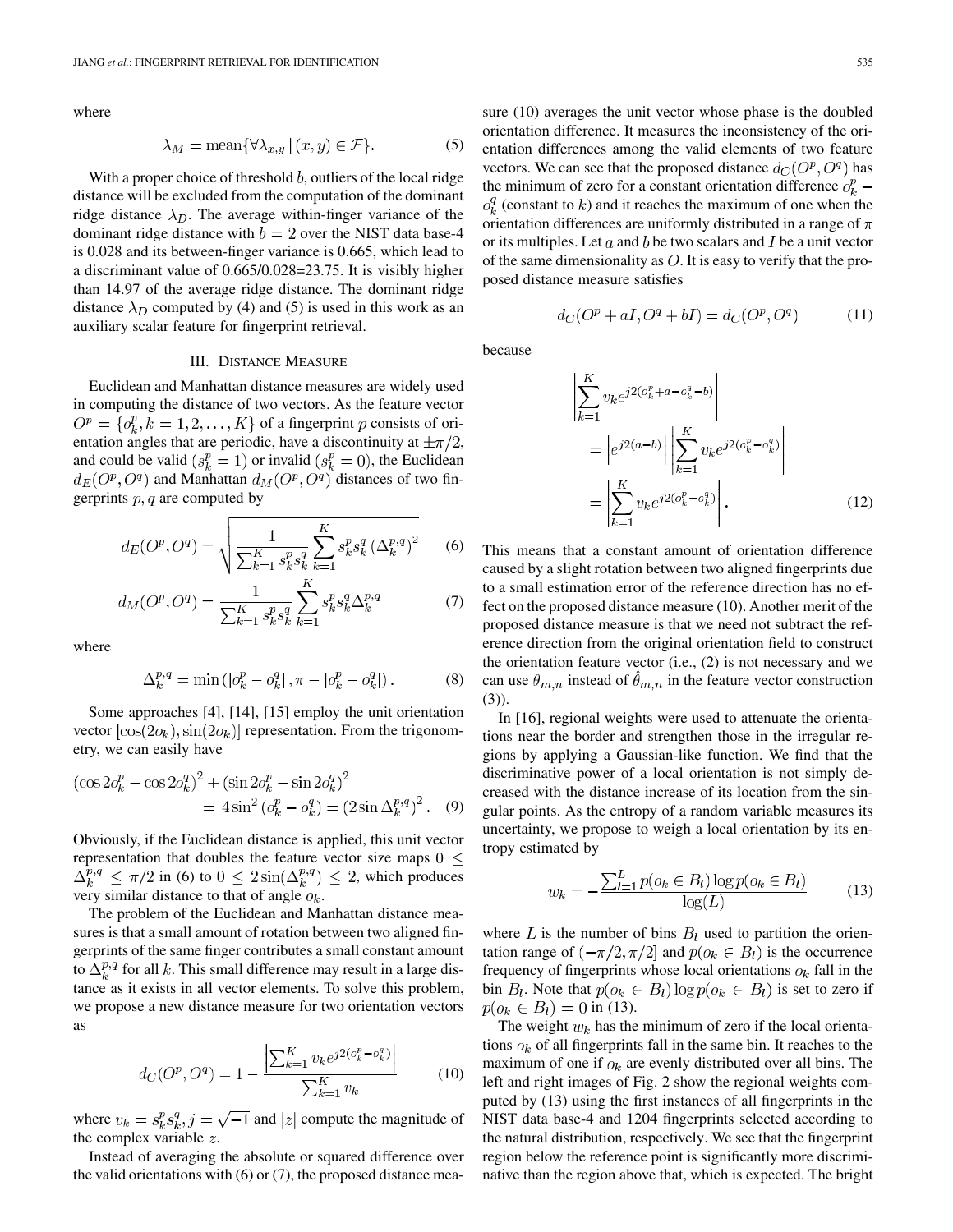

Fig. 2. Gray level representation of the regional weights computed by the entropy estimates on the first instances of (left) NIST data base-4 and (right) 1204 fingerprints selected according to the natural distribution.

center point is due to the unstable orientation of the highest curvature block, which is excluded from the feature vector.

Due to the periodicity and discontinuity of the orientation, we can neither weight the orientation nor its difference directly. Our proposed distance measure with the incorporation of the regional weights is defined by

$$
d_W(O^p, O^q) = 1 - \frac{\left| \sum_{k=1}^K w_k v_k e^{j2(o_k^p - o_k^q)} \right|}{\sum_{k=1}^K w_k v_k}.
$$
 (14)

Similar to the property (11), we have

$$
d_W(O^p + aI, O^q + bI) = d_W(O^p, O^q).
$$
 (15)

Let  $\alpha_k = w_k v_k$  and  $\delta_k^{pq} = 2(\sigma_k^p - \sigma_k^q)$ , the proposed distance (14) can be computed by

$$
d_W(O^p, O^q)
$$
  
=  $1 - \frac{\sqrt{\left(\sum_k \alpha_k \cos \delta_k^{pq}\right)^2 + \left(\sum_k \alpha_k \sin \delta_k^{pq}\right)^2}}{\sum_k \alpha_k}.$  (16)

## IV. RETRIEVAL AND DATA-BASE CLUSTERING

In this work, retrieval is defined as: given an input fingerprint, filter out a subset of candidate fingerprints for the finer matching by coarsely searching the data base. If one of the retrieved candidates originates from the same finger as the input, the retrieval is successful for this input fingerprint; otherwise, it is a failure. Therefore, the retrieval accuracy/error is calculated by the percentage of the input fingerprints with retrieval success/failure. As retrieval is to reduce the number of finer matchings for identification, the average percentage of the retrieved fingerprints from the data base over all input fingerprints represents the retrieval efficiency. The performance of a retrieval technique is measured by its accuracy and efficiency. The continuous classification retrieves fingerprints in the data base whose features fall in a neighborhood centered at the input. It usually provides better performance and can balance the efficiency and accuracy more easily than the exclusive classification.

However, the continuous retrieval is required to compare the input feature vector with those of all fingerprints in the data base. This results in substantial longer retrieval time than the exclusive classification. To reduce the time consumption of retrieval,

we propose to partition the data base into clusters. The number of clusters is much smaller than the number of fingerprints in the data base. We only need to compare the input feature vector with the cluster prototypes and retrieve fingerprints of one or few clusters. This integrates merits of continuous and exclusive classification in the retrieval. We shall discuss the clustering-based retrieval after introducing our continuous retrieval approach.

# *A. Continuous Retrieval*

Our retrieval features consist of a 1-D dominant ridge distance  $\lambda_D$  and a 192-D orientation vector. As the scalar  $\lambda_D$  is independent of the orientation feature, we sort the fingerprints in the data base according to  $\lambda_D$ . In the online retrieval, we first narrow the search space by selecting a subset of fingerprints whose dominant ridge distances are within a bin (of width 2 pixels in our experiments) centered at the input dominant ridge distance. The 192-D orientation vector is then used to search the candidate fingerprints in the subset of the data base.

Fingerprints in the subset will be retrieved if the distances (16) between their orientation vectors  $O<sup>p</sup>$  and the input orientation vector  $O<sup>q</sup>$  are less than a threshold  $r_n^q$ 

$$
d_W(O^p, O^q) < r_n^q \tag{17}
$$

where  $r_n^q$  represents the retrieval threshold of input fingerprint  $q$  that results in  $n$  fingerprints retrieved. The retrieval accuracy and efficiency can be adjusted by changing the threshold  $r_n^q$ . In an identification system, the retrieval and matching can be integrated so that the retrieval threshold increases from a small value until the input fingerprint is matched with the retrieved template by a matching algorithm. The threshold can increase by a fixed step or based on a fixed number of newly retrieved fingerprints [14], [30]. The incorporation of the fingerprint matching in the retrieval may greatly increase the retrieval performance if a good matching algorithm is applied.

Without applying the matching algorithm, we can only set the retrieval threshold a constant  $r_n^q = c$  or some value that results in retrieving a constant portion of data base  $r_n^q|(n = cN)$  for all input fingerprints.  $N$  is the total number of fingerprints in the data base and  $c$  is determined by a given efficiency or accuracy target. Our experiments show that the variable threshold  $r_n^q|(n = cN)$  leads to a better retrieval performance than the constant one  $r_n^q = c$  at a price of longer retrieval time caused by sorting the distances. To avoid the time-consuming data-base sorting, we propose to vary the threshold only by the nearest few fingerprints in the data base. If an input fingerprint has smaller distance from its nearest few fingerprints in the data base, the probability that one of them is the right candidate is higher than the case of larger distance. It is very likely that the former case needs a smaller retrieval threshold than the latter. Therefore, we set the retrieval threshold as

$$
r_n^q = r_{bN}^q + c \tag{18}
$$

where  $b(1/N \le b < 1)$  is a small constant. In our experiments, b is simply fixed to the minimal value  $1/N$  and different values of  $c$  are used to test the retrieval accuracies at different efficiencies. Our experiments show that the proposed threshold setting  $r_n^q =$  $r_1^q$  + c leads to a better retrieval performance than the constant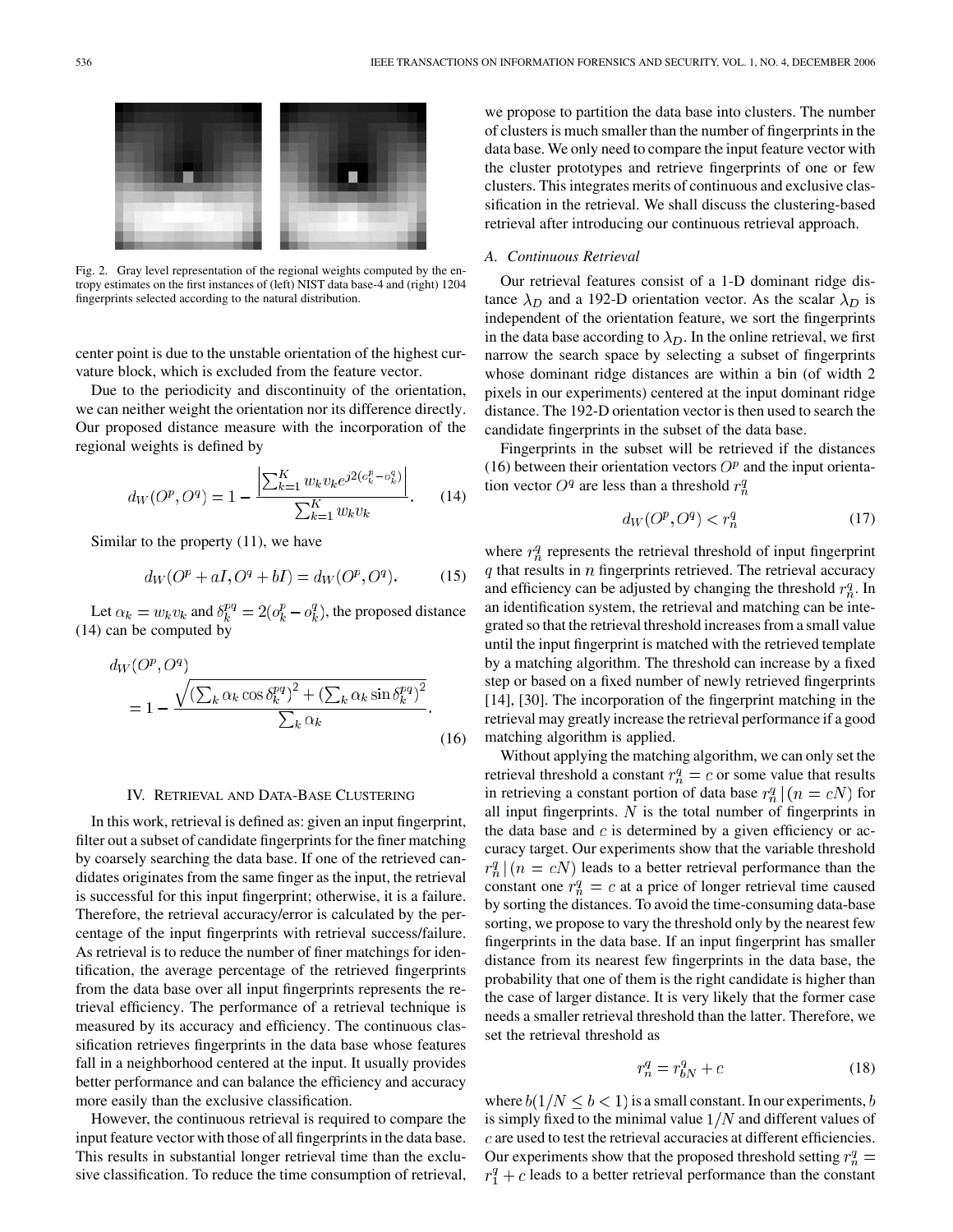threshold  $r_n^q = c$  and surprisingly even better than the variable threshold  $r_n^q|(n = cN)$ .

#### *B. Fast Retrieval by Clustering Data base*

One problem of the continuous retrieval is that it requires comparing the input feature with those of all fingerprints in the data base. Although this comparison is much faster than the finer matching, it could be time consuming for large databases. We therefore propose a fast retrieval approach based on data-base clustering. Fingerprints in the data base are clustered using orientation vectors. Each cluster is represented by a prototype. The number of clusters is significantly smaller than that of fingerprints in the data base.

A K-means clustering algorithm [31] is employed to partition the orientation feature space into clusters. The proposed distance measure (16) is used in the K-means algorithm. The number of clusters is first initialized by considering the targets of retrieval speed, accuracy, and efficiency. To alleviate the local minimum problem of the K-means algorithm, we merge small clusters and split large ones after the K-means algorithm converges and restart running it with the modified prototypes. This process needs to be iteratively repeated multiple times to produce better clusters. The final number of clusters could be different from the initial one. In the online retrieval process, an input orientation vector needs only to be compared with the cluster prototypes. A few prototypes closest to the input feature vector are selected. From the selected clusters, we finally retrieve fingerprints whose dominant ridge distances are within a bin centered at the input dominant ridge distance.

Compared to the continuous retrieval, the clustering-based approach greatly reduces the retrieval time consumption at a price of some drop in accuracy or efficiency due to the quantization of the feature space and the number of retrieved fingerprints. To alleviate this performance deterioration, we partition the data base into more clusters than that required by the targeted efficiency and usually retrieve more than one cluster. This is because there are always fingerprints located near the cluster boundaries regardless of how well the clusters are formed. Therefore, this approach is not a strictly exclusive classification since the class is not predefined although each fingerprint is exclusively assigned to only one cluster. Nevertheless, the retrieval speed of this approach is comparable to the exclusive classification as it does not compare an input feature with those of all fingerprints in the data base.

#### V. EXPERIMENTAL RESULTS AND COMPARISONS

Most published results of exclusive and continuous classifications as well as fingerprint indexing are based on the NIST data base-4. To have a comprehensive comparison, we also test our approach using this data base, which contains 4000 fingerprints with a size of  $480 \times 512$  pixels with 500-dpi resolution, taken from 2000 different fingers with two instances per finger. This data base is collected for the purpose of testing the exclusive classification so that the five human-predefined classes are of the same occurrence frequency in the data base. The natural distribution of fingerprint in these five classes is, however, significantly different with 3.7% for arch, 2.9% tented arch, 33.8% left



Fig. 3. Comparison of retrieval results with different distance measures and the effect of the inclusion of the dominant ridge distance in the retrieval feature set.

loop, 31.7% right loop, and 27.9% whorl, respectively. In order to resemble the real distribution of fingerprinting, we reduce the number of fingerprints of less frequent classes and obtain 1204 pairs of fingerprints from NIST data base-4. This reduced data base, called data set 2, and the original NIST data base-4, are both applied in our experiments. In addition, data bases of fingerprint verification competition (FVC) [32] are also applied in the experiments to test the retrieval performance on the online data base captured under less controlled conditions.

In all experiments, the first fingerprint instances form the data base to be retrieved and the other instances serve as the test input fingerprints. Accuracy and efficiency are two main indications of the retrieval performance. In the experiments, the retrieval error is calculated by the percentage of the input fingerprints whose corresponding ones in the data base fail to be retrieved. The retrieval efficiency is indicated by a so-called penetration rate, which is the average percentage of fingerprints in the data base retrieved over all input fingerprints.

# *A. Continuous Retrieval on NIST Data Base*

The first experiment tests the retrieval performances with different distance measures and the performance gains by the inclusions of the proposed weighting scheme and dominant ridge distance. Data set 2 is applied as it resembles the real fingerprint distribution. Fig. 3 shows the retrieval error rates against the efficiency using Euclidean, Manhattan distances, the proposed distance (10), and weighted distance (16), as well as the proposed approach including the ridge distance feature. While there is little difference between Euclidean and Manhattan distances, the proposed distance (10) consistently improves the retrieval performance. The proposed weighted distance (16) reduces the retrieval error by more than 2% at all penetration rates. Compared to applying the Euclidean or Manhattan distance on the orientation field alone, the proposed approach significantly reduces the retrieval error by about 5% at all penetration rates.

The second experiment tests the retrieval performances with different ways of setting the retrieval threshold. Ridge distance is not used in this experiment as the threshold;  $r_n^q$  is only applied to the orientation vector. Fig. 4 shows the retrieval error against the efficiency by using the retrieval thresholds of fixed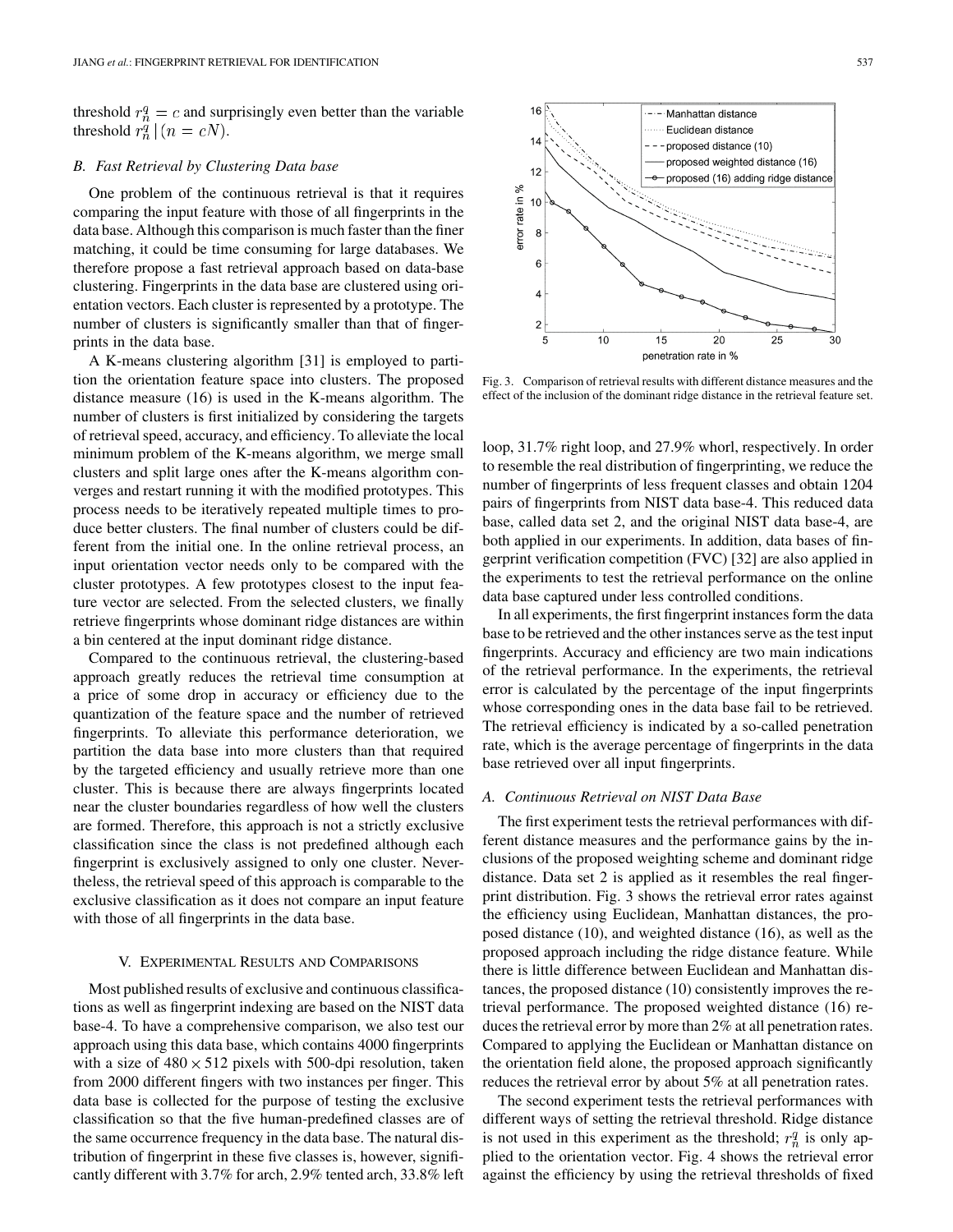

Fig. 4. Comparison of retrieval results with different threshold setting methods.



Fig. 5. Comparison of retrieval results with different data-base sizes.

distance  $(r_n^q = c)$ , fixed order  $(r_n^q | (n = cN))$ , and the proposed retrieval threshold  $(r_1^q + c)$ . Error rates at different penetration rates are computed by using different values of  $c$ , which are constant to all input fingerprints. Note that the better retrieval performance of the fixed order than the fixed distance shown in Fig. 4 is at a price of longer retrieval time caused by sorting the distances of all template fingerprints from the input. In contrast, the proposed threshold setting only needs to find the minimal distance. Fig. 4 shows that the proposed threshold setting  $r_n^q = r_1^q + c$  achieves better retrieval performance than the fixed distance  $r_n^q = c$  and surprisingly even better than the fixed order  $r_n^q \, | \, (n = cN).$ 

The third experiment tests the effect of the data-base size on the retrieval performance. It is difficult to derive the retrieval performance on a larger data base from that on a smaller data base. In the absence of general theory, we test the retrieval performances on different subsets picked randomly from the NIST data base-4. Fig. 5 shows the retrieval error against the efficiency for five different data-base sizes. It shows no general trend of the performance deterioration with the increase of data-base size. We further test the error rates at the penetration rate of 10% for 40 different data-base sizes (from 50 to 2000). Fig. 6 shows the retrieval error rate against the data-base size. The oscillation of the curve at small data-base sizes suggests that the performance evaluated on a small data base is unstable. Again, Fig. 6 shows



Fig. 6. Retrieval error rate at the penetration rate of about 10% against the number of fingerprints in the data base.

no general trend of the performance deterioration with the increase of data-base size. This is expected because the performance is measured by the percentage of fingerprints in the data base.

Those fingerprint images that are not correctly retrieved are checked manually. The 10% penetration rate leads to an error rate of about 7%. On checking these fingerprints carefully, reference points of 29.72% fingerprints cannot be consistently identified even by the human expert, 56.13% fingerprints show inaccurate or falsely determined reference points, and 14.15% fingerprints show correct reference points but noisy orientation fields. At the retrieval error rate of 4.3%, the percentages of these three error sources change to 44.19, 48.83, and 6.98, respectively. The large penetration rate of 40% leads to a small error rate of 1%. In this case, all errors are caused by the wrongly detected reference points, 60% of which cannot be consistently identified even by the human expert. Fig. 7 show three examples of these images.

To test the computational complexity, the proposed algorithm is implemented by C programming language and was executed under Windows XP Professional O.S. on a Comaq Evo D510CMT (Intel Pentium 4 at 2.26 GHZ) PC. The average search time (of 2000 input fingerprints of the NIST data base-4) for retrieving a subset from the NIST data base-4 of 2000 templates is 0.067 s. It is indeed a fast search process compared to the time consumption for matching an input with 2000 fingerprints in the data base.

# *B. Comparison of the Continuous Retrieval on NIST Data Base*

The continuous classification approach proposed in [16], which is better than the approach [14], was also tested on the data set 2. Fig. 8 compares the results reported in [16] with those of this work, Consistent performance improvement of our approach is visible over all penetration rate in Fig. 8 where significant performance improvement is achieved in the area of higher retrieval efficiency. In addition, an important penetration rate of 5.22% is given in [16], which leads to no error in the incremental retrieval if a perfect matching algorithm is applied to prevent further retrieval just after the right candidate is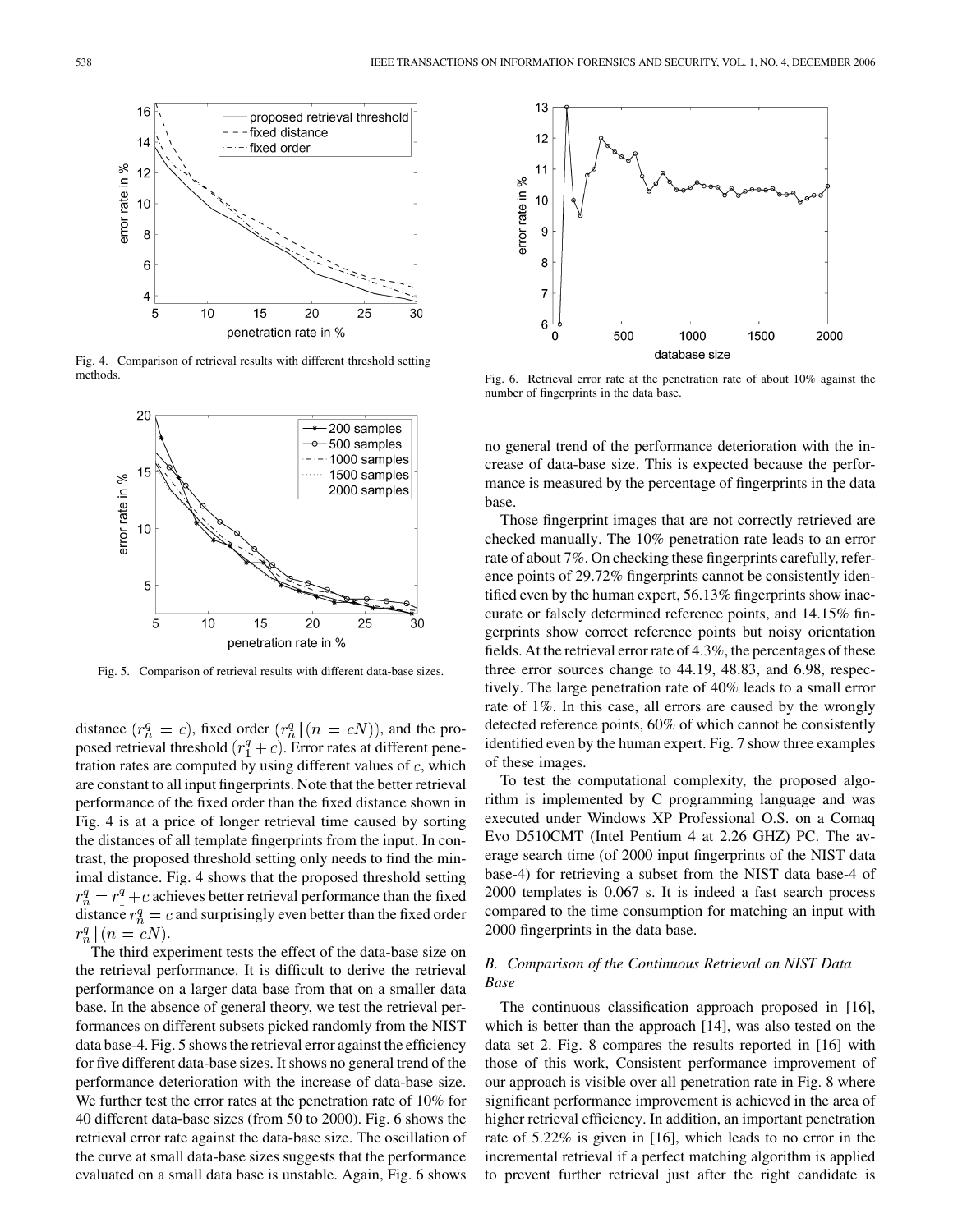

Fig. 7. Three fingerprint examples with wrongly located reference points represented by the small squares.



Fig. 8. Retrieval results of the proposed approach and the approach in [16].

retrieved for each input fingerprint. Our proposed approach achieves 2.93% for such an indicative penetration rate.

The fingerprint indexing approach based on minutia points was proposed in [11]. The retrieval performance was further improved in [12] by adding two new features. The better performed approach [12] was tested on the second 1000 fingerprint pairs of NIST data base-4. Fig. 9 shows the results reported in [12] and our approach on the same data set. Our approach outperforms the one proposed in [12] consistently for about 2% at all penetration rates. As this test data base is not of natural distribution, we also plot in Fig. 9 the retrieval results of our approach on the data set 2 that has natural distribution for further comparison.

# *C. Implication of the Retrieval Results*

Let  $\varepsilon_1$  and  $\xi_1$  denote the false match and nonmatch rates of a fingerprint verification algorithm, respectively.  $\varepsilon_N$  and  $\xi_N$  represent the false match and nonmatch rates of an identification system on a data base of  $N$  fingerprints, respectively. Under some simplified assumptions,  $\varepsilon_N$  and  $\xi_N$  with and without a retrieval engine were computed using  $\varepsilon_1$  and  $\xi_1$ , together with the retrieval error  $\zeta$  and penetration rate p in [1], [30]. Applying only the verification algorithm, the false nonmatch rate has no change  $\xi_N = \xi_1$  but the false match rate deteriorates from  $\varepsilon_1$  to  $\varepsilon_N = 1 - (1 - \varepsilon_1)^N$ . If the data base is filtered by a retrieval algorithm, formulae of  $\xi_N = \zeta + (1 - \zeta)\xi_1$  and  $\varepsilon_N = 1 - (1 - \varepsilon_1)^{pN}$ 



Fig. 9. Retrieval results in [12] and of the proposed approach on the same data base as in [12] and on data set 2.

are given in [1], [30]. In the following examples, the same assumptions as in [1] and [30] are applied in calculating  $\varepsilon_N$  and  $\xi_N$  of an identification system.

If a verification algorithm with  $\xi_1 = 5\%$  and  $\varepsilon_1 = 0.005\%$ is directly applied to an identification system on the NIST data base-4 of 2000 fingerprints,  $\varepsilon_N$  will deteriorate to 9.52%. The application of the proposed retrieval algorithm with  $p = 20\%$ and  $\zeta = 2.87\%$  results in an increase of  $\xi_N$  from 5% to 7.73% and a decrease of  $\varepsilon_N$  from 9.52% to 1.98%. The proposed retrieval algorithm achieves zero error rate  $\zeta = 0$  at the penetration rate of  $p = 74.96\%$ . At this operation point, the retrieval algorithm, which does not cause any increase of  $\xi_N$ , reduces  $\varepsilon_N$ from 9.52% to 7.22%.

If we retrieve fingerprints incrementally, we can achieve zero retrieval error  $\zeta = 0$  by stopping the retrieval if and only if the input is matched with the retrieved template by a matching algorithm. The proposed retrieval algorithm achieves  $p = 2.93\%$ if a perfect matching algorithm is applied. Thus, the penetration rate is 2.93% for the matched inputs and 100% at worst for the nonmatched inputs. The average penetration rate is at worst  $p = 2.93\%(1 - \xi_1) + 100\% \xi_1 = 7.78\%$ . Applying such an incremental retrieval,  $\xi_N = 5\%$  remains unchanged and  $\varepsilon_N$  decreases from 9.52% to 0.78% compared to applying the verification algorithm only.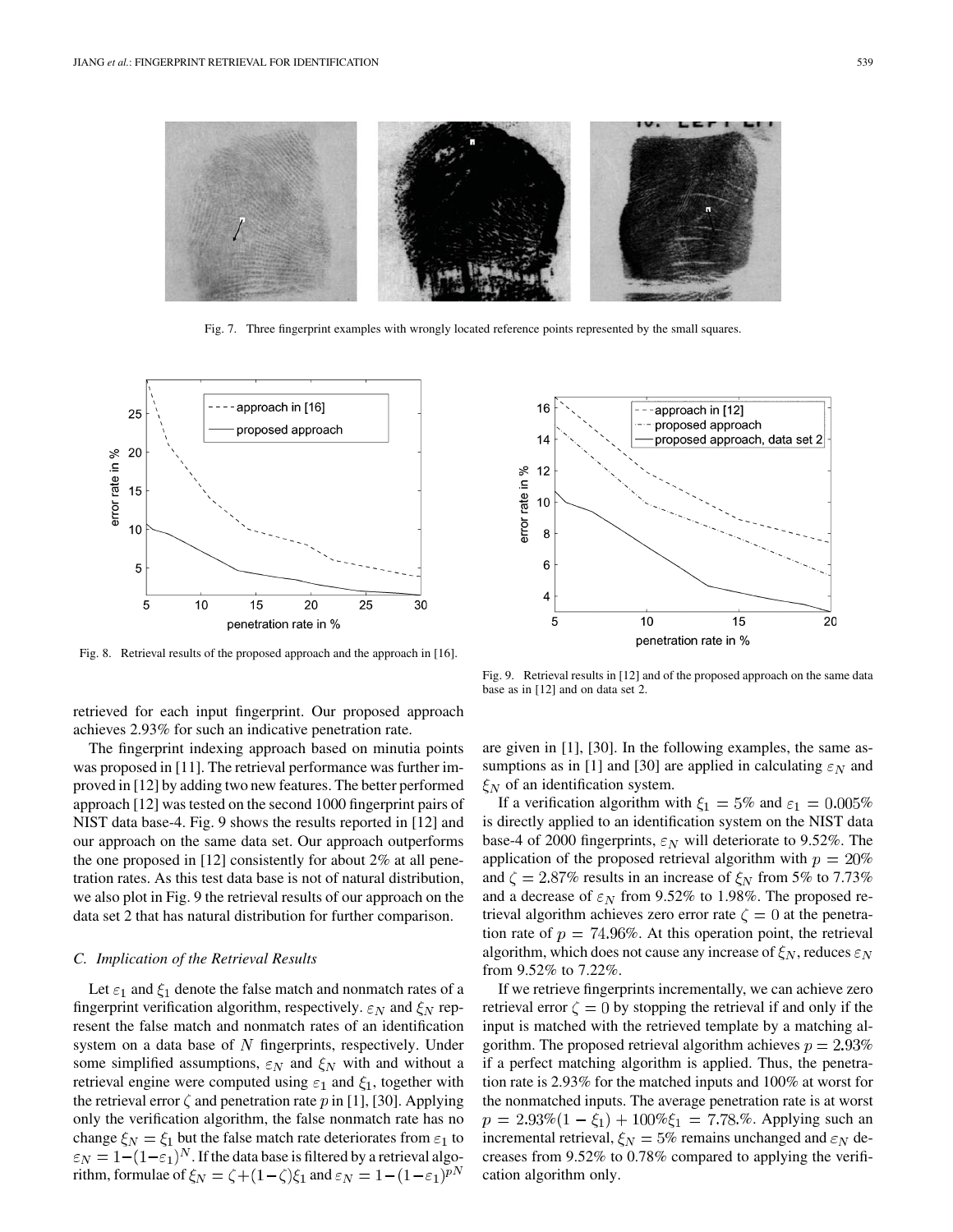

Fig. 10. Retrieval results on the FVC2k data bases and on the mixed data base.

## *D. Continuous Retrieval on FVC Data Base*

This experiment tests the proposed approach on the online data bases. Two data bases (FVC2k Db2<sub>-a</sub> and Db3<sub>-a</sub>) [32] containing 1600 fingerprints (eight impressions per finger) are used in the experiment. Fig. 10 shows the retrieval error rates against the efficiency for these two data bases. Fingerprints of Db2 a have a higher image quality than those of Db3<sub>-</sub>a. At a lower penetration rate, successful retrieval needs closer similarity between the input and the template fingerprints, which is more sensitive to the image quality. Therefore, Db2 a has better retrieval performance than Db3 a at lower penetration rates. However, Db2 a has a worse retrieval performance than Db3 a at higher penetration rates. A partial fingerprint whose core point is near the image edge or out of the image is the culprit. Db2 a has more such partial fingerprints than Db3 a, which fails to be retrieved even at high penetration rates.

We further test the retrieval performance on the combined data base that contains all fingerprints of both Db2 a and Db3 a. Fig. 10 shows that the retrieval performance is better than those on the separate Db2 a and Db3 a. This is not a surprise because fingerprints of the same finger are captured by the same sensor but fingerprints of different fingers may originate from different types of sensors.

## *E. Results on Data-Base Clustering*

It is not appropriate to compare the retrieval performance of a continuous classification-based approach with that of an exclusive classification-based method as there is an essential difference between them: the former requires to compare an input feature with features of all fingerprints in the data base and the latter does not. This may result in a significant retrieval time difference for a large data base. Although data-base clustering definitely reduces the retrieval accuracy and efficiency due to the quantization of the feature space and the number of retrieved fingerprints, it avoids the exhaustive comparisons, which greatly speeds up the retrieval process for a large data base. Therefore, the proposed clustering-based approach is comparable to the exclusive classification in terms of the time consumption for their retrieval application to the automated fingerprint identification system.

In addition to the experiments on the whole NIST data base-4, results on data set 2 are also given to show more indicative performance of the proposed method. The first fingerprint instances are partitioned into clusters, while the second instances serve as input fingerprints to be compared with the cluster prototypes. The number of clusters is initially set to be 70. After the K-means algorithm converges, we merge small clusters and split large ones and resume running it with the modified prototypes. This clustering algorithm finally produces 78 and 55 clusters for the NIST data base-4 and data set 2, respectively.

We compare the retrieval error at about the same retrieval efficiency. Most automated exclusive classification methods classify fingerprints into four or five classes. The penetration rate is 20% if a perfect classifier is applied to partition the NIST data base-4 into five classes that have the same occurrence frequency in the data base. It will increase to 28% if two classes (plain and tented arches) are merged into one. Some researchers weigh the classification results or construct a subset (data set 2) according to the natural fingerprint distribution for testing. For the weighted classification results or on the data set 2, the penetration rate is 29.48% and 29.69% for the five and four classes, respectively. Therefore, in our experiments, the proposed clustering-based approach retrieves fingerprints at the penetration rates of 20%, 28%, 29.48%, and 29.69%, respectively. We compare our results with those of the exclusive classification methods presented in the literature.

Table I shows the error rates on the NIST data base-4 ("whole") or its second half ("2nd h.") of 12 published exclusive classification methods and the proposed clustering-based retrieval approach. All error rates in the same column are at the same penetration rate  $p$ . The number of classes classified by the exclusive classification methods and whether weighting is used in the error calculation are denoted as "5 c.," "4 w. c.," etc. in the first row of the table. Note that, as some ambiguous fingerprints in the data base are assigned to two class labels by human expertise, the error rates of approaches [4], [2], [5], [3], [33], [34], [7], and [35] are calculated by assuming a correct classification if any one of the two class hypotheses is the output of the classifier. This assumption gives a lower error rate than that obtained by using only one class label. In addition, some error rates of approaches [3], [9], [7] are obtained at a 1.8% rejection rate.

It is worth mentioning that the classification error of the exclusive classification is not fully equivalent to the retrieval error for identification. For a fingerprint identification system, fingerprint retrieval is successful only if the input fingerprint and the corresponding one in the data base are consistently classified in the same class. Nevertheless, experimental results in Table I demonstrate that the proposed approach achieves better performance than various exclusive classification methods for the retrieval application to a fingerprint identification system. It also shows the advantages of the proposed machine-generated flexible fingerprint classes against the human-predefined exclusive classes.

#### VI. CONCLUSION

This work proposed a fingerprint retrieval framework using the orientation field as the main feature and the dominant ridge distance as an auxiliary feature. These coarse level features are not closely correlated with minutiae that are often used for the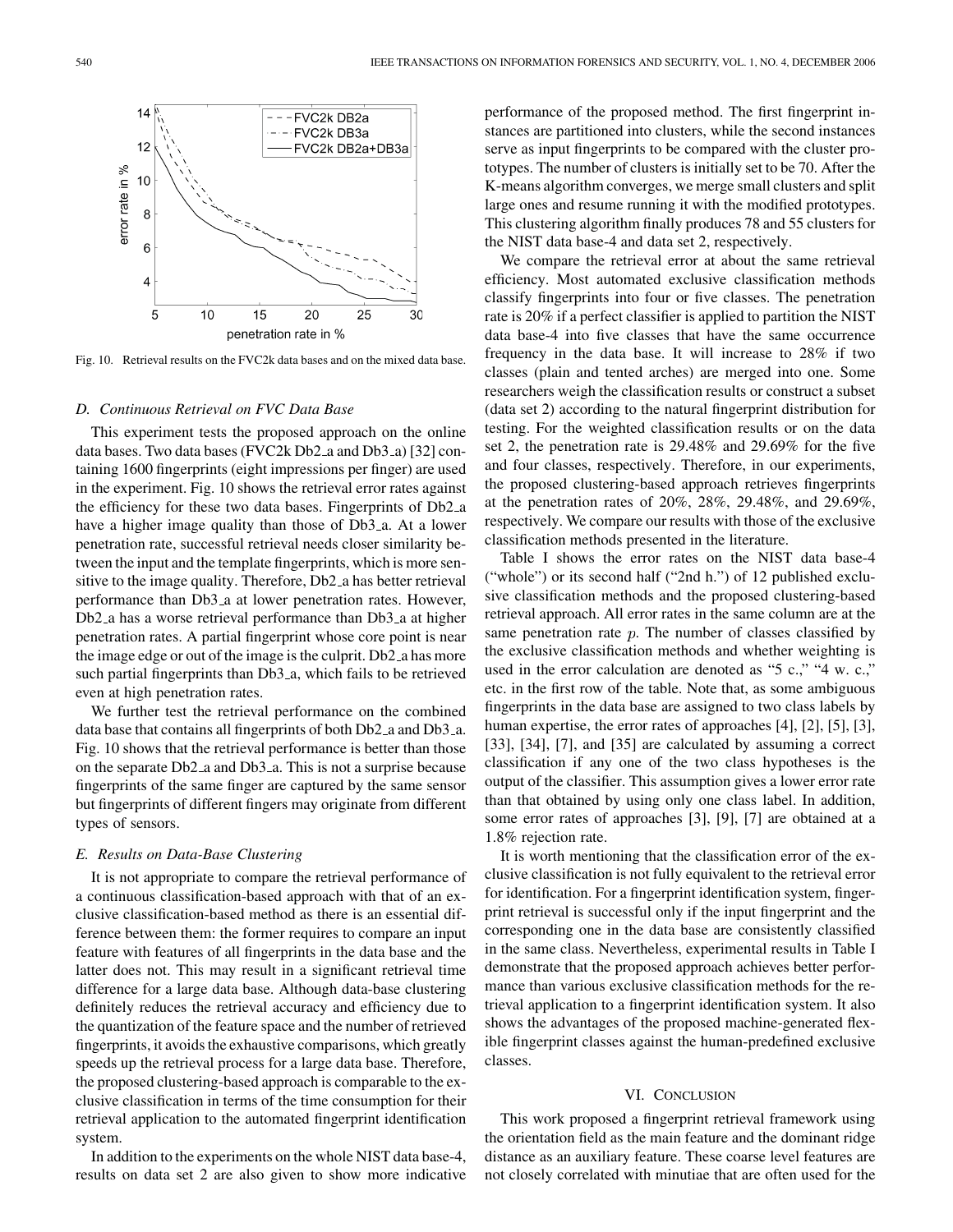TABLE I ERROR RATES OF VARIOUS EXCLUSIVE CLASSIFICATION METHODS AND THE PROPOSED CLUSTERING-BASED APPROACH ON NIST DATA BASE-4

| method                  | $p=20$ | $p=29.5$ | $p=28$                                | $p=29.7$ | test set    |
|-------------------------|--------|----------|---------------------------------------|----------|-------------|
| year and source         | 5 c.   | 5 w. c.  | 4 c.                                  | 4 w. c.  |             |
| Candela et al. 95 [4]   |        |          | 11.4                                  | 6.1      | $2^{nd}$ h. |
| Karu & Jain 96 [2]      | 14.6   | 11.9     | 8.6                                   | 9.4      | whole       |
| Hong & Jain 99 [34]     | 12.5   | 10.6     | 7.7                                   |          | whole       |
| Jain et al. 99 [3]      | 10     | 7.0      | 5.2                                   |          | $2^{nd}$ h. |
| Jain & Minut 02 [33]    |        |          | 8.8                                   | 9.3      | whole       |
| Cappelli et al. 99 [16] |        | 12.9     | $\hspace{1.0cm} \rule{1.5cm}{0.15cm}$ |          | set 2       |
| Cappelli et al. 99 [5]  | 7.9    | 6.5      | 5.5                                   |          | $2^{nd}$ h. |
| Senior 01 [8]           |        |          |                                       | 5.1      | $2^{nd}$ h. |
| Yao et al. 01 [7]       | 10.7   | 9.0      | 6.9                                   |          | $2^{nd}$ h. |
| Marcialis et al. 01 [9] | 12.1   | 9.6      | $\qquad \qquad \longleftarrow$        |          | $2^{nd}$ h. |
| Zhang & Yan 04 [35]     | 15.7   |          | 7.3                                   |          | whole       |
| Park & Park 05 [6]      | 9.3    |          | 6.0                                   |          | whole       |
| proposed                | 5.3    | 3.3      | 3.5                                   | 3.2      | whole       |
| proposed                | 4.7    | 2.9      | 3.2                                   | 2.8      | set 2       |

fine matching in automated fingerprint verification and identification systems. Consequently, the proposed retrieval approach not only speeds up the identification process but also alleviates the accuracy deterioration of the fingerprint identification.

The introduced auxiliary feature, the dominant ridge distance, is more robust to noise than the simple average ridge distance of a fingerprint. The proposed distance measure, which evaluates the inconsistency of orientation differences and the proposed regional weighting scheme, visibly improves fingerprint retrieval performance. In addition, the suggested retrieval threshold slightly improves the retrieval performance. Experiments on the NIST data base-4 demonstrate that the proposed framework outperforms the previous continuous classification and minutia-based indexing approaches in terms of fingerprint retrieval accuracy.

This work further proposed a retrieval scheme that facilitates the fingerprint retrieval without the one-by-one exhaustive comparisons of an input with all fingerprints in the data base. The data base is partitioned into clusters and an input fingerprint only needs to be compared with the cluster prototypes. Since fingerprints always exist near the cluster boundaries regardless of how well the clusters are formed, it is crucial to retrieve, instead of one, often a few clusters to solve this problem. Although the clustering-based approach results in a drop in accuracy or efficiency due to the quantization of the feature space, it facilitates fast fingerprint retrieval. In terms of the retrieval speed, this method is comparable to the exclusive classification for the application of the automated fingerprint identification. Experiments show that the proposed clustering-based approach achieves better retrieval results than various exclusive classification methods.

A problem of the proposed framework is its dependency on the accuracy and robustness of the reference point detection. In fact, a substantial portion of the retrieval errors is caused by the falsely or inconsistently detected reference point due to poor fingerprint quality. For a fingerprint retrieval system that requires higher accuracy, a fingerprint rejection engine can be applied to exclude such fingerprints at a price of lower retrieval efficiency.

#### **REFERENCES**

- [1] D. Maltoni, D. Maio, A. K. Jain, and A. Prabhakar*, Handbook of Fingerprint Recognition*. New York: Springer, 2003.
- [2] K. Karu and A. K. Jain, "Fingerprint classification," *Pattern Recognit.*, vol. 29, no. 3, pp. 389–404, 1996.
- [3] A. K. Jain, S. Prabhakar, and L. Hong, "A multichannel approach to fingerprint classification," *IEEE Trans. Pattern Anal. Mach. Intell.*, vol. 21, no. 4, pp. 348–359, Apr. 1999.
- [4] G. T. Candela, P. J. Grother, C. I. Watson, R. A. Wilkinson, and C. L. Wilson, PCASYS—A Pattern-Level Classification Automation System for Fingerprints Tech. Rep.: NIST TR 5647, Aug. 1995.
- [5] R. Cappelli, D. Maio, and D. Maltoni, "Finger print classification based on multi-space KL," in *Proc. Workshop on Automatic Identification Advanced Technologies*, Oct. 1999, pp. 117–120.
- [6] C. H. Park and H. Park, "Fingerprint classification using fast fourier transform and nolinear discriminant analysis," *Pattern Recognit.*, vol. 38, no. 4, pp. 495–503, Apr. 2005.
- [7] Y. Yao, P. Frasconi, and M. Pontil, "Fingerprint classification with combination of support vector machine," in *Proc. 3rd Int. Conf. Audioand Video-Based Biometric Person Authentication*, 2001, pp. 253–258.
- [8] A. Senior, "A combination fingerprint classification," *IEEE Trans. Pattern Anal. Mach. Intell.*, vol. 23, no. 10, pp. 1165–1174, Oct. 2001.
- [9] G. L. Marcialis, F. Roli, and P. Frasconi, "Fingerprint classification by combination of flat and structural approaches," in *Proc. 3rd Int. Conf. Audio- and Video-Based Biometric Person Authentication*, 2001, pp. 241–246.
- [10] C. L. Wilson, G. T. Candela, and C. I. Watson, "Neural network fingerprint classification," *J. Artif. Neural Netw.*, vol. 1, no. 2, pp. 203–228, 1993.
- [11] B. Bhanu and X. Tan, "Fingerprint indexing based on novel features of minutiae triplets," *IEEE Trans. Pattern Anal. Mach. Intell.*, vol. 25, no. 5, pp. 616–622, May 2003.
- [12] X. Tan, B. Bhanu, and Y. Lin, "Fingerprint identification: Classification vs. indexing," in *Proc. IEEE Conf. Advanced Video and Signal Based Surveillance*, Jul. 2003, pp. 151–156.
- [13] U. Uludag and A. K. Jain, "Fingerprint minutiae attack system," presented at the Biometric Consort. Conf., Arlington, VA, Sep. 2004.
- [14] A. Lumini, D. Maio, and D. Maltoni, "Continuous versus exclusive classification for fingerprint retrieval," *Pattern Recognit. Lett.*, vol. 18, no. 10, pp. 1027–1034, Oct. 1997.
- [15] T. Kamei and M. Mizoguchi, "Fingerprint preselection using eigenfeatures," in *Proc. IEEE Conf. Computer Vision and Pattern Recognition*, 1998, pp. 918–923.
- [16] R. Cappelli, A. Lumini, D. Maio, and D. Maltoni, "Fingerprint classification by directional image partitioning," *IEEE Trans. Pattern Anal. Mach. Intell.*, vol. 21, no. 5, pp. 402–421, May 1999.
- [17] R. Cappelli, D. Maio, and D. Maltoni, "Combining fingeprint classifiers," in *Proc. 1st Int. Workshop Multiple Classifier Systems*, 2000, pp. 351–361.
- [18] J. D. Boer, A. M. Bazen, and S. H. Gerez, "Indexing fingerprint database based on multiple features," in *Proc. 12th Annu. Workshop Circuits, Systems Signal Processing*, Nov. 2001.
- [19] L. Hong, Y. Wan, and A. K. Jain, "Fingerprint image enhancement: Algorithm and performance evaluation," *IEEE Trans. Pattern Anal. Mach. Intell.*, vol. 20, no. 8, pp. 777–789, Aug. 1998.
- [20] D. Maio and D. Maltoni, "Direct gray-scale minutiae detection in fingerprints," *IEEE Trans. Pattern Anal. Mach. Intell.*, vol. 19, no. 1, pp. 27–39, Jan. 1997.
- A. M. Bazen and S. H. Gerez, "Systematic methods for the computation of the directional fields and singular points of fingerprints," *IEEE Trans. Pattern Anal. Mach. Intell.*, vol. 24, no. 7, pp. 905–919, Jul. 2002.
- [22] X. D. Jiang, "On orientation and anisotropy estimation for online fingerprint authentication," *IEEE Trans. Signal Process.*, vol. 53, no. 10, pp. 4038–4049, Oct. 2005.
- [23] A. K. Jain, L. Hong, and R. Bolle, "On-line fingerprint verification," *IEEE Trans. Pattern Anal. Mach. Intell.*, vol. 19, no. 4, pp. 302–314, Apr. 1997.